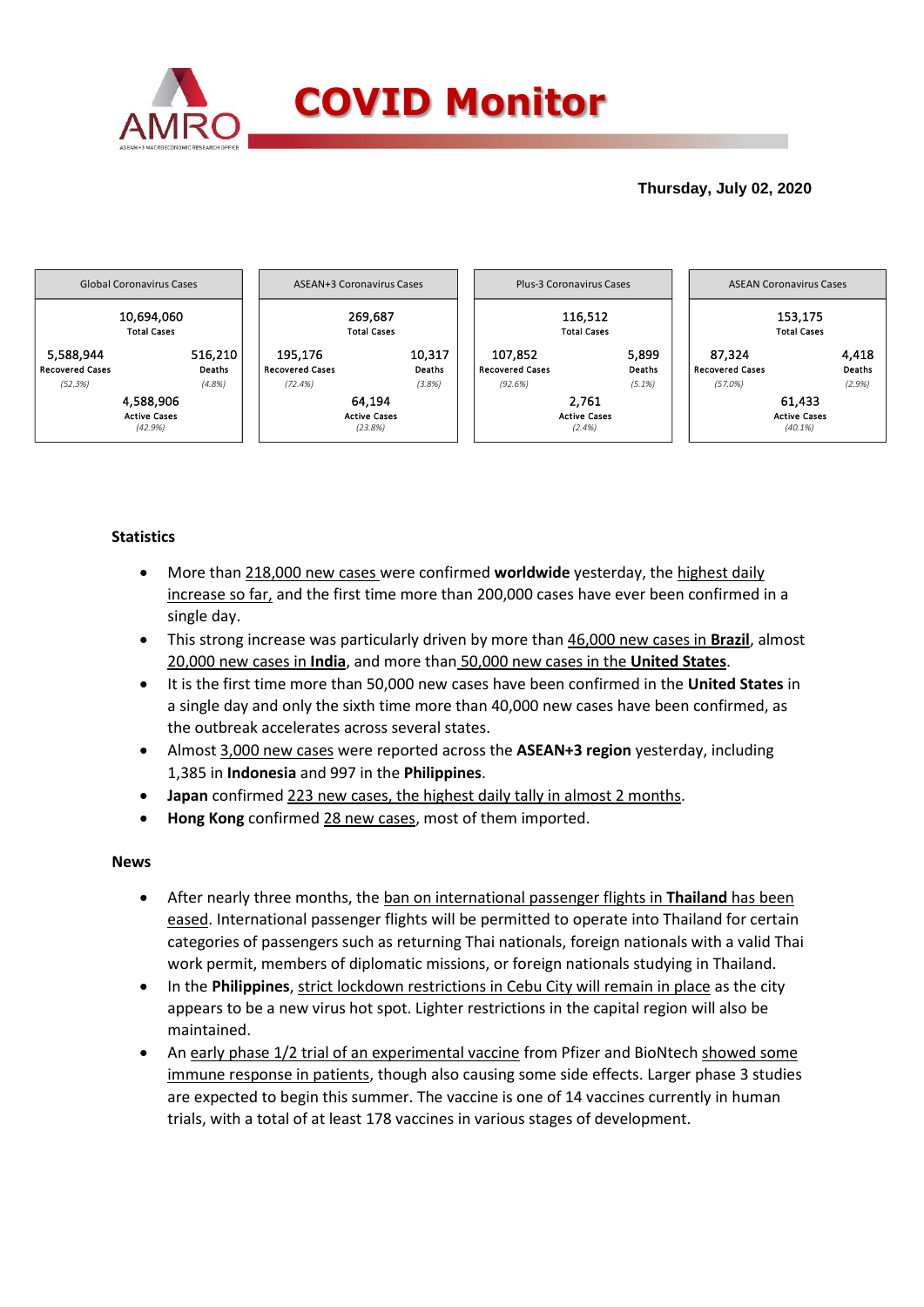

#### Overview of Confirmed COVID-19 Cases

Economy Total **Cases** Cases per 1M Population New Cases New Cases per 1M Pop. **New Case**  (7-day avg) 1 ΔNew Cases Δ% New **Cases** Total Deaths New Death Fatality Rate (%) Total covere **Recovery** Rate  $(%)^2$ Active Cases Global 10,694,060 218,222 44,535 2.1 516,210 4,957 4.8 5,588,944 52.3 4,588,906 ASEAN+3 269,687 2,912 99 1.1 10,317 66 3.8 195,176 72.4 64,194 Plus-3 116,512 308 114 0.3 5,899 4 5.1 107,852 92.6 2,761 ASEAN 153,175 2,604 -15 1.7 4,418 62 2.9 87,324 57.0 61,433 China 83,537 59 3 0.0 0 0.0 4,634 0 5.5 78,488 94.0 415 Hong Kong, China 1,233 161 28 3.7 26 2.3 7 0 0.6 1,117 90.6 109 Japan 18,838 150 223 1.8 84 1.2 976 4 5.2 16,563 87.9 1,299 Korea 12,904 248 54 1.0 4 0.4 282 0 2.2 11,684 90.5 938 Indonesia 57,770 214 1,385 5.1 92 2.5 2,934 58 5.1 25,595 44.3 29,241 Malaysia 8,640 260 1 0.0 -1 0.0 121 0 1.4 8,375 96.9 144 Philippines 38,511 350 997 9.1 -79 2.7 1,270 4 3.3 10,438 27.1 26,803 Singapore 44,122 7,738 215 37.7 -31 0.5 26 0 0.1 39,011 88.4 5,085 Thailand 3,173 47 2 0.0 0 0.1 58 0 1.8 3,059 96.4 56 Brunei Darussalam 141 313 0 0.0 0 0.0 3 0 2.1 138 97.9 0 Cambodia 141 8 0 0.0 0 0.0 0 0 0.0 131 92.9 10 Lao PDR 19 3 0 0.0 M 0 0.0 0 0.0 0 0.0 19 100.0 0 Myanmar 303 6 4 0.1 4 1.3 6 0 2.0 222 73.3 75 Vietnam 355 4 0 0.0 0 0.0 0 0 0.0 336 94.6 19 Belgium 61,509 5,341 82 7.1 16 0.1 9,754 7 15.9 17,021 27.7 34,734 France 194,985 3,000 612 9.4 348 0.3 29,781 17 15.3 71,879 36.9 93,326 Germany 195,893 2,361 475 5.7 99 0.2 8,995 5 4.6 179,100 91.4 7,798 Italy 240,760 3,997 182 3.0 40 0.1 34,788 21 14.4 190,717 79.2 15,255 Netherlands 50,273 2,909 0 0.0 -50 0.0 6,113 0 12.2 - - - Spain 249,659 5,327 388 8.3 87 0.2 28,752 9 11.5 150,376 60.2 53,521 Switzerland 31,851 3,683 137 15.8 75 0.4 1,965 2 6.2 29,200 91.7 686 United Kingdom 314,992 4,684 832 12.4 142 0.3 43,991 176 14.0 - - - Brazil 1,448,753 6,854 46,712 221.0 12,866 3.3 60,632 1,038 4.2 926,192 63.9 461,929 Canada 106,288 2,811 191 5.1 -76 0.2 8,678 28 8.2 69,397 65.3 28,213 Chile 282,043 14,495 2,650 136.2 -744 0.9 5,753 65 2.0 245,443 87.0 30,847 Mexico 231,770 1,824 5,681 44.7 249 2.5 28,510 741 12.3 178,526 77.0 24,734 Peru 288,477 8,789 3,264 99.4 416 1.1 9,860 183 3.4 178,245 61.8 100,372 United States 2,678,334 8,090 50,750 153.3 6,203 1.9 127,896 645 4.8 729,994 27.3 1,820,444 Australia 8,001 308 81 3.1 -5 1.0 104 0 1.3 7,090 88.6 807 India 604,641 441 19,148 14.0 495 3.3 17,834 434 2.9 359,860 59.5 226,947 Iran 230,211 2,736 2,549 30.3 92 1.1 10,958 141 4.8 191,487 83.2 27,766 Russia 653,479 4,457 6,550 44.7 -133 1.0 9,521 215 1.5 422,235 64.6 221,723 Saudi Arabia 194,225 5,587 3,402 97.9 -985 1.8 1,698 49 0.9 132,760 68.4 59,767 Turkey 201,098 2,393 1,192 14.2 -101 0.6 5,150 19 2.6 175,422 87.2 20,526

Data as of 1/7/2020

Source: Haver Analytics, sourced from John Hopkins University; AMRO staff calculations.

Source: naver sharpers, sourced nonromm hopmis onliversity, similo stan calculations.<br>Notes: New cases since previous day. Δ% refers to percentage change since previous day. Fatality rate measured as deaths per confirmed

1/ Since January 31, 2020.

2/ Recovery rate is a proxy for the stage of the cycle.